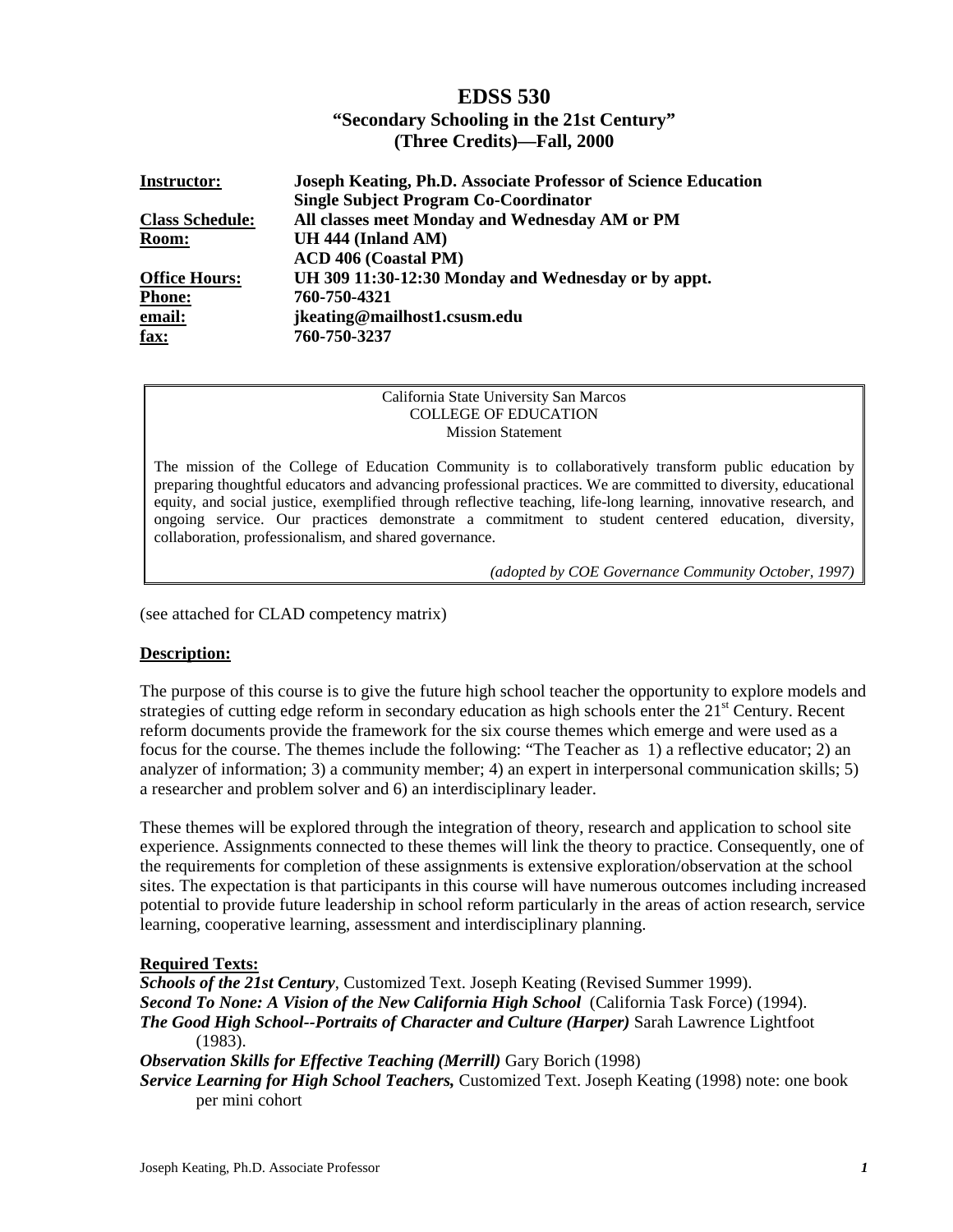# **Additional Readings: (see customized text)**

# **Objectives:**

Upon completion of this course the student will be able to demonstrate knowledge, understanding, appreciation and practical skills for applying

- 1. characteristics and practice of the reformed 21st Century high school teacher;
- 2. interdisciplinary teaching;
- 3. service learning;

4. multiple strategies for teaching diverse learners (specially designed academic instruction in English--SDAIE): problem solving/creative thinking, cooperative learning, classroom management and authentic assessments;

5. action research;

6. Observation/reflection as an integral part of practice.

# **Course Schedule and Related Readings:**

Expectations are that assignments will be completed when due for both group and individual efforts.

# **Session Tentative Topic Readings and \*Assignments Due (in Bold)**

# **#1-2 (Monday August 28th and Tuesday August 29th: Orientation)**

Orientation: Introduction to Cooperative Learning Communication Skills Games #1 (Verbal and Non-Verbal Communication Skills and Problem Solving Game #1 (Gum Drop Towers); Program considerations

# **#3 (Wednesday August 30th)**

Syllabus/Texts/Assignments overview/ Introduction to the "Teacher as a Reflective Educator" and "Teacher as an analyzer of Information"

## **Assignments:**

- **1) Read introduction, final overview and assigned chapter of "The Good High School" for Jigsaw: Reading Log**
- **2) Read "Second to None": Reading Log**
- **3) Read "Dine Philosophy of Learning" p199 (Benally): Reading log**
- **4) Read "Synthesis of research…reflective thinking" p3 Reading Log**

## **#4 (Monday September 4) NO CLASS**

## **Independent Study (Readings)**

## **#5 (Wednesday September 6)**

- 1) Second to None—Discussion/Video
- 2) **The Good High School Jigsaw/** Discussion
- 3) **Discussions of other two readings**
- 4) Closure/Questions Quickwrite

## **Assignment: Read Article on Action Research "A Collaborative Action Research Model…" (Keating and Baldwin) in Customized Text p137-169: Reading Log**

## **#6 (Monday September 11)**

- **1)** Introduction to the "Teacher as a Researcher": School Culture/ Ethnographic Study Assignment Overview/explanation
- **2)** Introduction to Classroom Observations (Borich)
- **3)** Closure/Questions/Quickwrite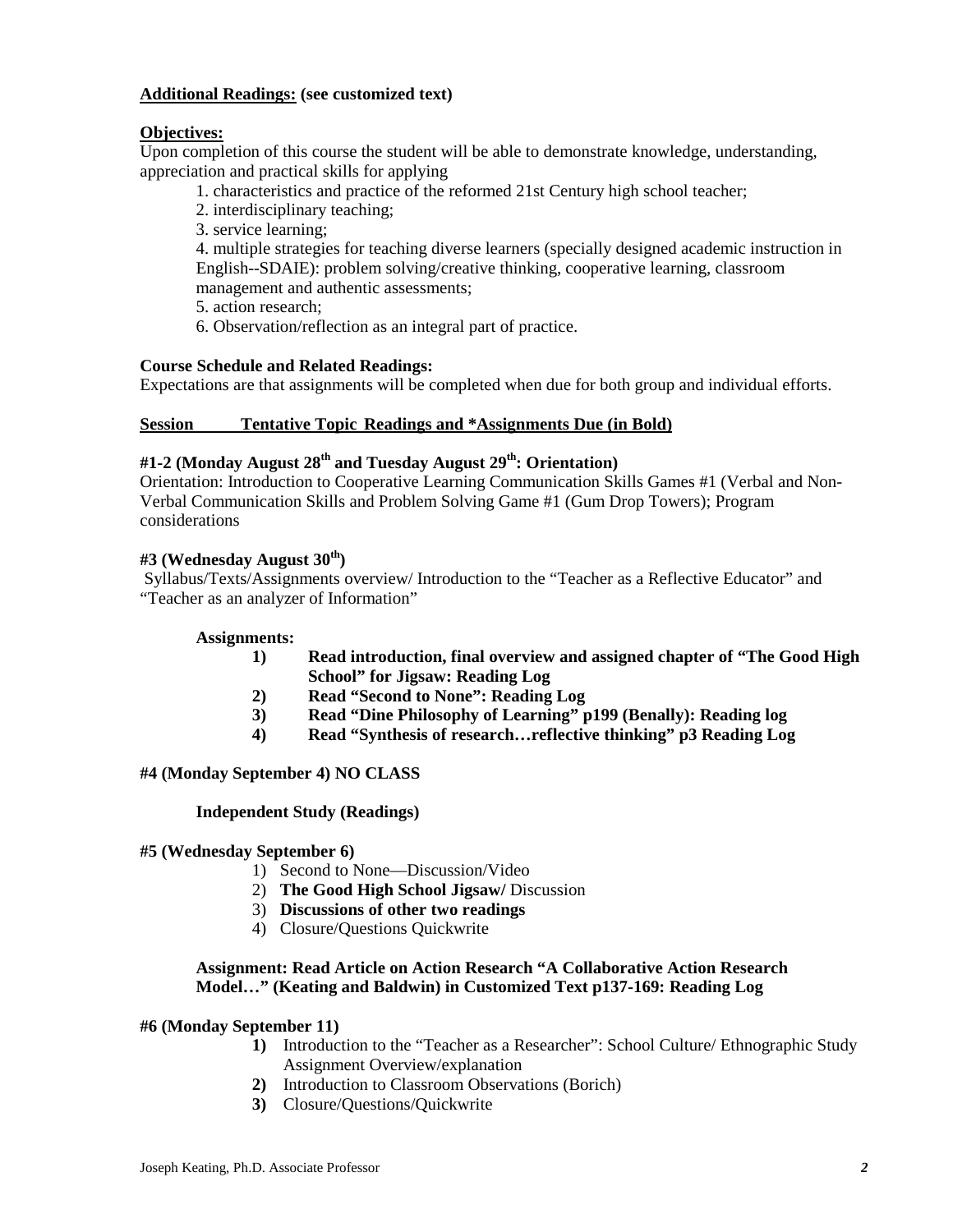**Assignments:**

- **1) Read Borich Chapter One: Reading Log**
- **2) Ethnographic Group Study of School Site: oral and written report (due September 25)**
- **3) Read pp.173-191 (Introduction to Problem Solving Model) (no log)**

# **#7 (Wednesday September 13)**

1) Overview of "Teacher as a Problem Solver"

- 2) **Problem Solving Activity #2: Superlinks**
- 3) Odyssey of the Mind International Problem Solving Program
- 4) Discussion of Borich Chapter One
- 5) Closure/Questions/Quickwrite

## **Assignments:**

- **1) Read Borich Chapter Two (Reading Log)**
- **2) Read "Student acquisition of cooperative learning skills…" in Customized Text p73: Reading Log**

## **#8 (Monday September 18)**

- 1) Discussion of Borich in Chapter 2
- 2) Discussion of cooperative learning model (theme: "The teacher as an interdisciplinary leader")
- **3) Cooperative Learning Communication Skills Game #2 Epsteins Five Stage Rocket**
- 4) Closure/Questions/Quickwrite

## **Assignments:**

**1) Read Borich Chapter 3 (reading log)**

**2) Jigsaw of Related Journal Articles P199-- (choose total of four—at least one from each category)-- ongoing due—Oct 25)** 

## **#9 (Wednesday September 20)**

- 1) In class preparation time for group ethnographic report
- 2) Discussion of Borich Ch.3
- 3) Closure/Questions/Quickwrite

## **Assignment: Ethnographic oral and written report due next class**

## **#10 (Monday Sept. 25)**

- **1) Ethnographic Group Study Presentation (oral and written reports)**
- **2)** Closure/Questions/Quickwrite

#### **Assignments:**

- **1) Read article on Service Learning in Customized text "Incorporating Service Learning into a High School…"(Keating) p35 (Reading Log)**
- 2) **Read Borich Ch 4 (Reading log)**

## **#11 (Wednesday Sept.27)**

- 1) Overview of Service Learning and Action Research assignment (theme: "The Teacher and the community")
- 2) Discussion of Borich Ch 4 and observation assignment
- 3) Group planning for Service Learning
- 4) Closure/Questions/Quickwrite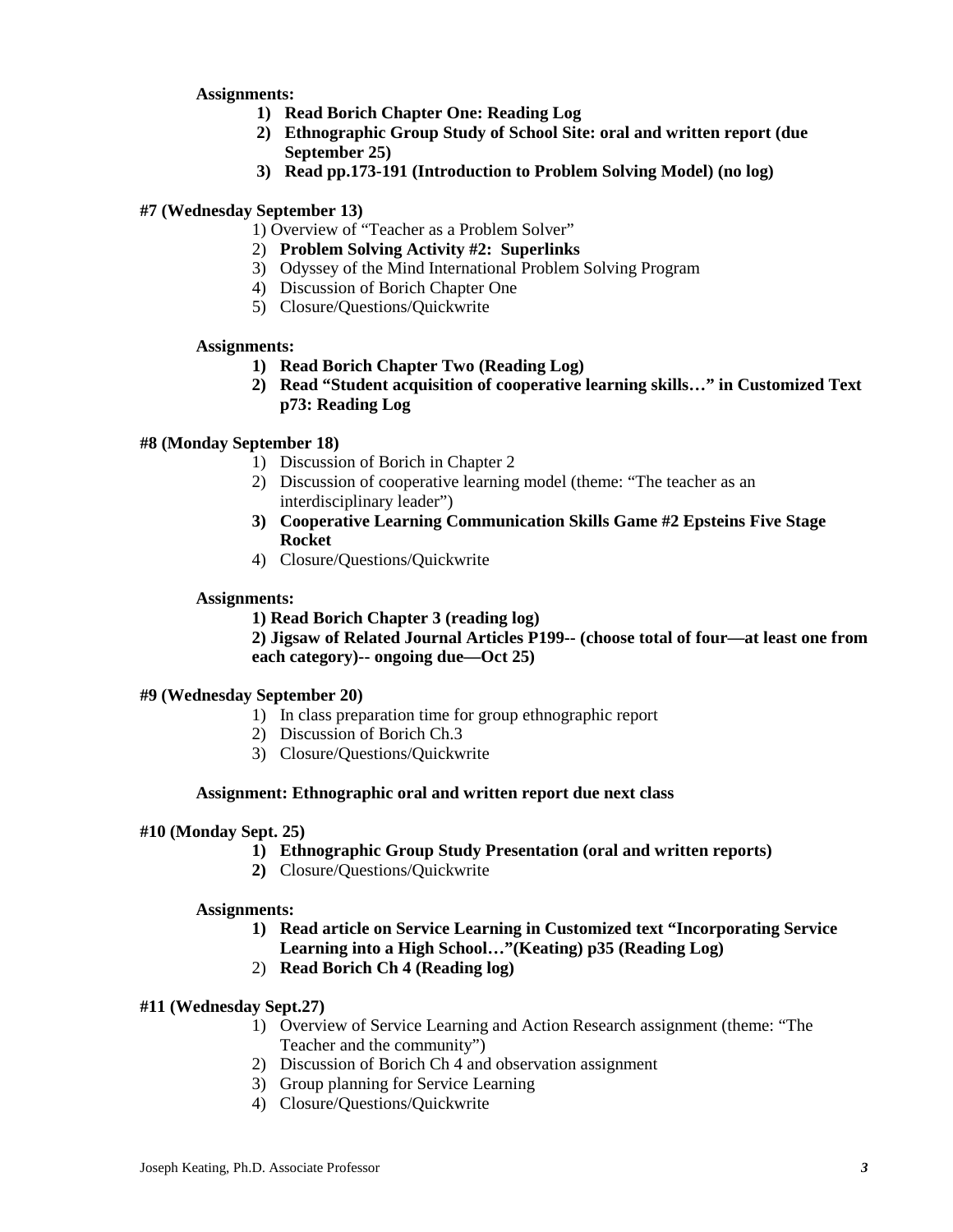## **Assignment: read pp.103- (SDAIE) (no log)**

#### **#12 (Monday October 2)**

- 1) Lesson Planning overview
- 2) Teaching second language learners (SDAIE)
- 3) Closure/Questions/Quickwrite

#### **Assignments: Plan and present short group lesson in SDAIE format**

#### **#13 (Wednesday Oct.4)**

- **1) SDAIE Lesson modeled in class**
- 2) Video tape of SDAIE lesson
- 3) Closure/Questions/Quickwrite

#### **Assignments**

- **1) Borich observational study**
- **#14 (Monday October 9) Practicum in Service Learning—Independent Study**
- **#15 (Wednesday October 11) Practicum in Service Learning-Independent Study**

#### **#16 (Monday October 16)**

#### 1**) Borich observation study assignment due/ discussion**

- **2) Cooperative Learning Communication Skills Game #3 (Leader of the Pack)**
- 3) Closure/Questions/Quickwrite

#### **Assignment: read pp.59- (Classroom management)(no log)**

#### **#17 (Wednesday October 18)**

1) Overview of classroom management techniques

- 2)Simulations of classroom management
- 3) Closure/Questions/Quickwrite

#### **Assignment: read pp.123- (Assessment)(no log)**

## **#18 (Monday October 23)**

- 1) Overview of Assessment
- 2) Subject teams create alternative assessments
- 3) Closure/Questions/Quickwrite

#### **Assignments:**

#### **1) Four related Customized text jigsawed articles due**

#### **#19 (Wednesday October 25)**

## 1) **Discussion of articles from customized text**

- 2) Time for planning of Action research project proposals
- **3)** Closure/Questions/Quickwrite

#### **Assignments: Action research proposals due**

#### **#20 (Monday October 30)**

1) **Action research proposals due/ group conference**

#### **Assignments: Service Learning presentations and papers due**